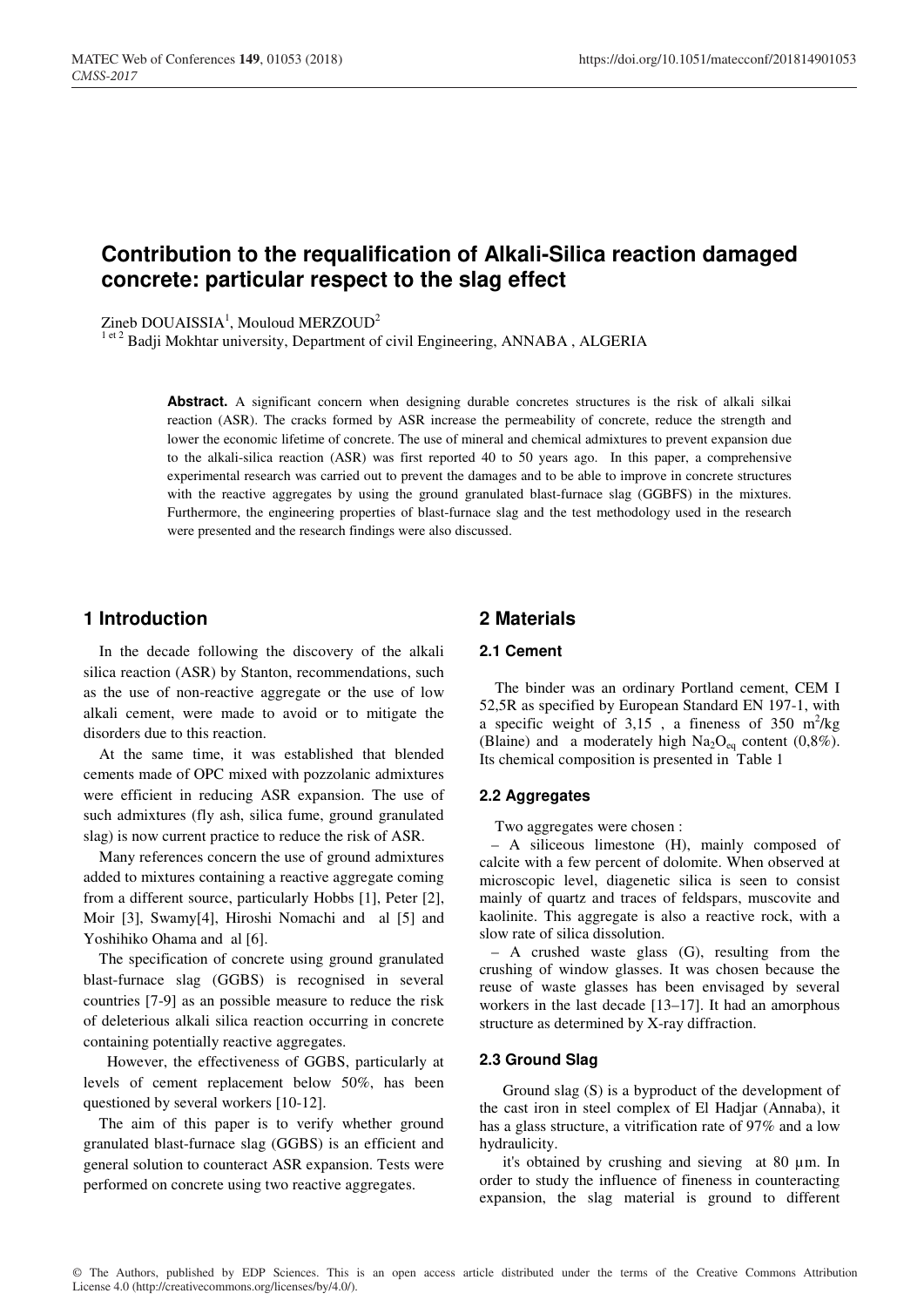specific surface (Blaine), which are  $S_1$ : 100 m<sup>2</sup>/kg,  $S_2$ :  $400 \text{ m}^2/\text{kg}$  and S<sub>3</sub>: 600 m<sup>2</sup>/kg, The chemical compositions of this powder appear in Table 1.

**Table 1.** Chemical composition of cement, aggregates and ground slag (%).

|                                | cement | Aggregates |      | ground slag |       |       |
|--------------------------------|--------|------------|------|-------------|-------|-------|
|                                |        | H          | G    | $S_1$       | $S_2$ | $S_3$ |
| SiO <sub>2</sub>               | 20.1   | 20.0       | 72.1 | 33.0        | 35.4  | 36.1  |
| $Al_2O_3$                      | 5.6    | 1.3        | 1.0  | 11.8        | 12.7  | 9.9   |
| Fe <sub>2</sub> O <sub>3</sub> | 2.0    | 0.6        | 0.1  | 1.6         | 0.30  | 0.79  |
| CaO                            | 62.5   | 40.6       | 6.3  | 41.3        | 41.3  | 41.0  |
| MgO                            | 3.1    | 1.2        | 3.7  | 9.0         | 06.7  | 9.5   |
| $K_2O$                         | 0.9    | 0.4        | 0.1  | 0.51        | 0.60  | 0.35  |
| Na <sub>2</sub> O              | 0.2    | 0.4        | 12.7 | 0.32        | 0.24  | 0.18  |
| SO <sub>3</sub>                | 3.2    | 0.3        | 0.1  | 0.13        | 0.14  | 0.11  |
| L.O.I                          | 1.7    | 34.7       | 0.4  | 0.8         | 0.6   | 0.6   |

### **3 Experimental methods**

### **3.1. Mortar tests**

The mortar test was an accelerated method using an autoclave apparatus (French Standard P18–594 [18]). This test consisted of measuring the length variations of mortar prisms  $(4 \times 4 \times 16$  cm) doped with alkalis  $(4\% \text{ of }$ cement mass) after a treatment lasting 5 h at 127°C and 0,15 MPa. Mortars had a water/cement ratio of 0,5 and an aggregate/cement ratio of 3,0. The first series of tests were performed on mortars containing only cement, water and reactive aggregates  $(0.16-2.5 \text{ mm})$ . For the second series, cement has been substituted with increasing percentage (by volume) of ground slag : 10, 20 and 30% of different fineness from 200 to 600 m<sup>2</sup>/kg (Blaine), After this tests, we measured the compressive strength (fc) of each mortar .

### **3.2 Concrete tests**

The concrete samples were made, stored and tested according to French Standard P18-454 [19]. This test consisted of evaluating the performance of a concrete with respect to ASR by measuring its expansion on 7x7 x 28 cm prisms stored at 60°C and 100% relative humidity.

After mixing, the samples were stored in a moist room at 20°C for 24 h. Then, the concrete prisms were placed vertically on grids in watertight containers containing 35 mm of water (the concrete was not in contact with the water).

Each concrete was tested on three prisms and the expansion data represent the average of three measurements. The containers were placed in a reactor generating an atmosphere at 60°C and 100% R.H. Expansion measurements were taken after the containers and their prisms had been cooled for 24 h at 20°C. Immediately after each measurement, the prisms were put back into their containers, which were kept in the reactor at 60°C until the next measurement. The last measurement was taken at 100 weeks. At the same age map cracking was measured in order to quantify the degree of damage due to ASR and compressive strength (fc) was measured on three cubes  $(10 \times 10 \times 10)$  cm<sup>3</sup>.

Details of the concrete mixtures, including the slump (modified Abram's cone of 200 mm) and density, are given in **Table 2**. Each mixture is designated by a capital letter representing the reactive aggregate used, followed by a small letter for mixtures containing ground slag. The water content of the concrete was set between 197 and 212 *l*/m3 . A significant amount of cement was used (between  $442$  and  $477$  kg/m<sup>3</sup>) in order to obtain high alkali content. However, considering the value of  $Na<sub>2</sub>Oeq$ in the cement, it was decided to enhance the alkali content to 35 kg/m<sup>3</sup> by adding NaOH to the mixing water. Ground slag used to replace 20% of the sand (by weight) had finenesses of 200, 400, and 600  $m^2/kg$ .

# **4 Experimental results and Discussion**

### **4.1. Mortars**

 Results of the autoclave expansion tests performed on the mortars are given in **Fig.1**, Such as reducing expansion caused by the slag substitution (in% of measured value on the mortar without slag).

 They confirm that the two aggregates used can be classified as reactive, since the measured expansions varied between 0,30 and 0,38%. These expansions were much higher than 0,15%, the value under which the aggregate is considered as non-reactive according to French standard P18– 594 [18]. The use of ground slag decreased the expansion of mortars. However, their activity depended on the fineness and quantity used.

**Table 2** Composition, density and slump of concrete mixtures

|       | Composition          |                   |      |                   |                |                      | Density             | Slump    |                      |               |
|-------|----------------------|-------------------|------|-------------------|----------------|----------------------|---------------------|----------|----------------------|---------------|
|       | Cement               | Water             | W/C  | Superplasticizer  | Ground Slag    | Sand 0,08-4          | Aggregate $(kg/m3)$ |          | (kg/m <sup>3</sup> ) | (cm)          |
|       | (kg/m <sup>3</sup> ) | $\left( l\right)$ |      | $\left( l\right)$ | $(kg/m^3)$     | (kg/m <sup>3</sup> ) | $4 - 8$             | $8 - 16$ |                      |               |
| H     | 477                  | 212               | 0.44 | 0                 | 0              | 617                  | 248                 | 929      | 2445                 | 4             |
| $H-S$ | 467                  | 208               | 0.44 | 2.49              | 133.5          | 454                  | 242                 | 910      | 2397                 | $\mathcal{I}$ |
| G     | 452                  | 201               | 0.44 | $\theta$          | $\overline{0}$ | 699                  | 200                 | 766      | 2319                 | 4             |
| $G-S$ | 442                  | 197               | 0.44 | 4.91              | 136.8          | 546                  | 195                 | 749      | 2272                 |               |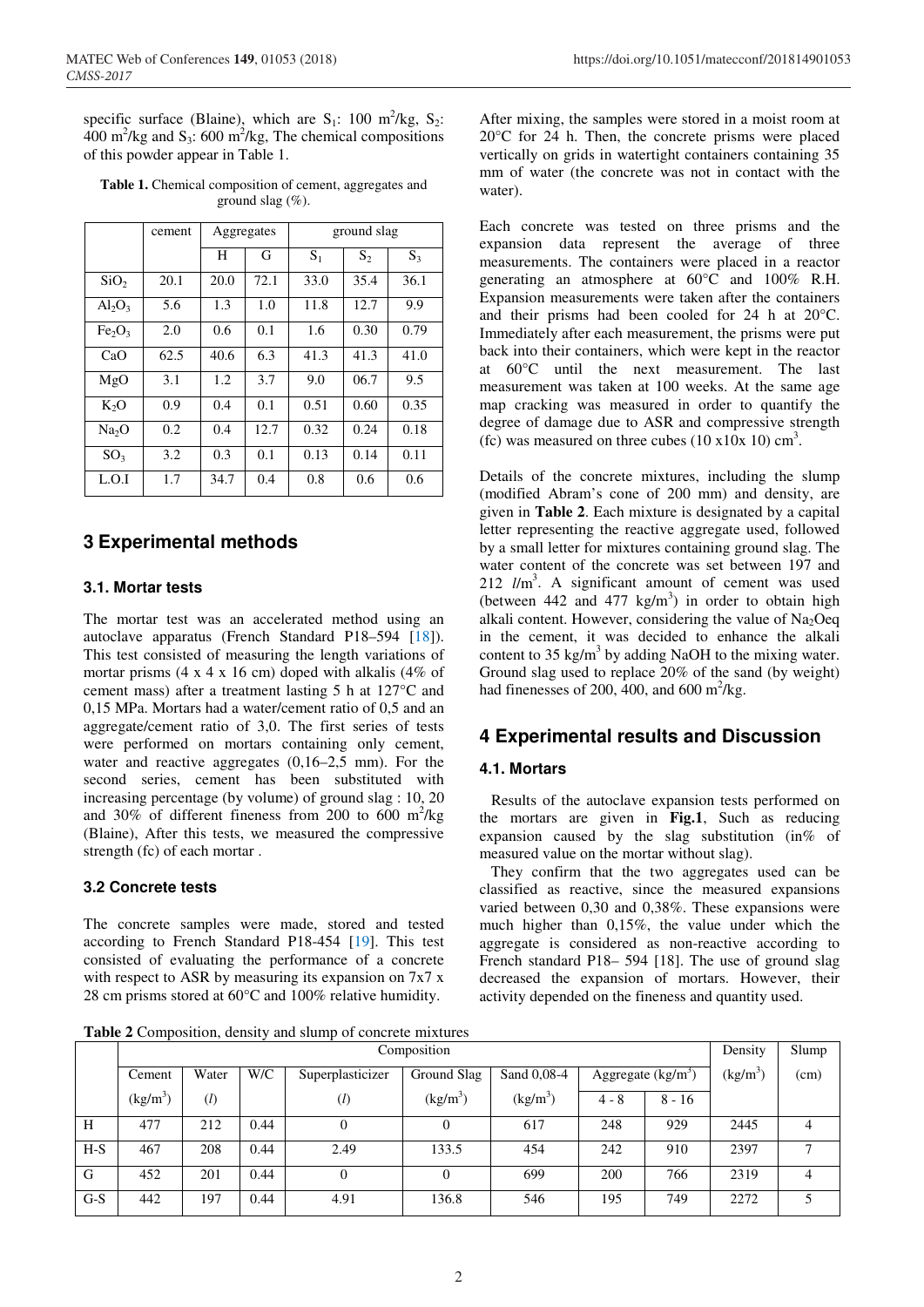

**Fig.1.** Reduction of expansion (R%) of mortar versus amount and fineness of slag

 After This test , the compressive strength (fc) of each mortar was measured, the main results from compressive tests are reported in **Fig.2**, it includes the compressive strength for the reference mortars which are undoped mortars (without addition of NaOH) , for the mortars at 0% slag which are doped mortars, for the mortars at different rate of ground slag : 10, 20 and 30% and different finenesses (Blaine), which are  $S_1$ : 100 m<sup>2</sup> / kg, S<sub>2</sub>: 400 m<sup>2</sup> / kg and S<sub>3</sub>: 600 m<sup>2</sup> / kg.





**Fig. 2** slag effect on the compressive strength of mortars aged 17 weeks conserved at 60 ° C and 100% RH.

If we are interested in results for the reference mortars which are undoped mortars (without addition of NaOH) and mortars at 0% slag which are doped mortars , we note that :

- The addition of alkali , which causes expansion , occasions a reduction in strength .

- The increasing substitution rate leads to an increase in strength.

- Differences in strength resulting from two antagonistic actions: the alkali-silica reaction that tends to lower the strength, and slag, which probably by a reaction similar to a pozzolanic reaction, increase this strength. - The slag beneficial effect is measurable by comparing the mortars strength gains with different rate of slag 10%, 20% and 30%, which is 7 MPa, 20 MPa and 16 MPa respectively, mortar strength to 30% of slag is higher than that obtained by the reference mortar did not damaged by alkali-silica reaction.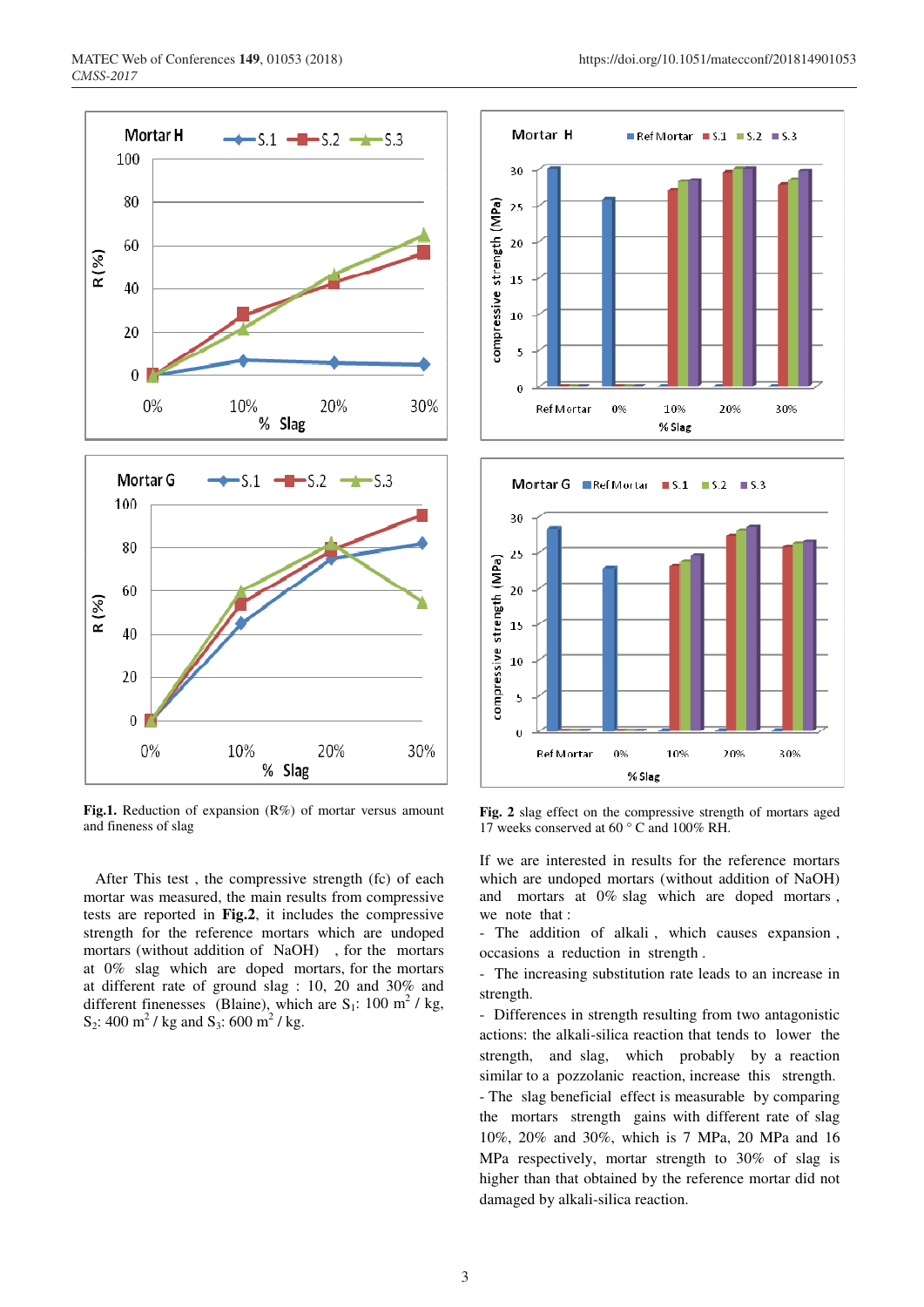#### **4.2. Concretes**

The length variations of the concrete prisms cured for 100 weeks at 60°C and 100% R.H. are shown in **Fig.3**. In a first analysis, it can be seen that the concrete G presents an important expansion during the first week, and that the expansion rate decreases after 30 weeks. It is noteworthy that the ground slag reduced the expansion of all concretes, different behaviors show concrete with ground slag, concrete G-S shows a slow expansion rate.

When the expansion of the prisms had practically stabilized, all faces of the 7 x 7 x 28 cm samples were photographed, Crack patterns are shown on **Fig 4**, The results give information on both the intensity of the damage and the possible isotropic distribution of cracking. We can observed that :

 The presence of ground slag dramatically decreased the ASR crack development, as was confirmed by the swelling measurements.



**Fig.3.** Expansion of concretes versus time, cured at 60°C and 100% RH.



**Fig.4** Influence of ground slag on surface cracking of concrete.

At the same age, the compressive strength (fc) of each concrete formulation was measured on three (10 x 10 x 10) cm3 cubes. These values are reported in **Table 3**. The supplementary data  $fc = 33$  MPa relates to a concrete with same proportioning and curing as the H and G series but with innocuous aggregates. It can be seen that addition of ground slag enhances the compressive strength of all concretes.

**Table. 3** Influence of ground slag on compressive strength of concretes (age 34 weeks)

| Aggregate                                                   |    |    | R <sup>a</sup> |  |  |
|-------------------------------------------------------------|----|----|----------------|--|--|
| Without ground slag (MPa)                                   | 31 | 44 | 33             |  |  |
| With ground slag (MPa)                                      | 37 | 70 |                |  |  |
| Increase in compressive strength $(\%)$                     | 16 | 37 |                |  |  |
| a concrete with innocuous aggregate having the same mixture |    |    |                |  |  |

design and the same curing conditions as other concretes with reactive aggregates

Summarizing, as previously described the selected reactive aggregates present a different kinetics of reaction in accordance with their composition. Then, the manifestations of ASR and the damage produced are quite different. An assessment of the beneficial activity of ground slag against ASR deterioration needs to correlate the different components: expansion as defined by its maximum value and maximum speed, surface cracking and compressive strength. **Table 4** summarizes the main differences of each concrete.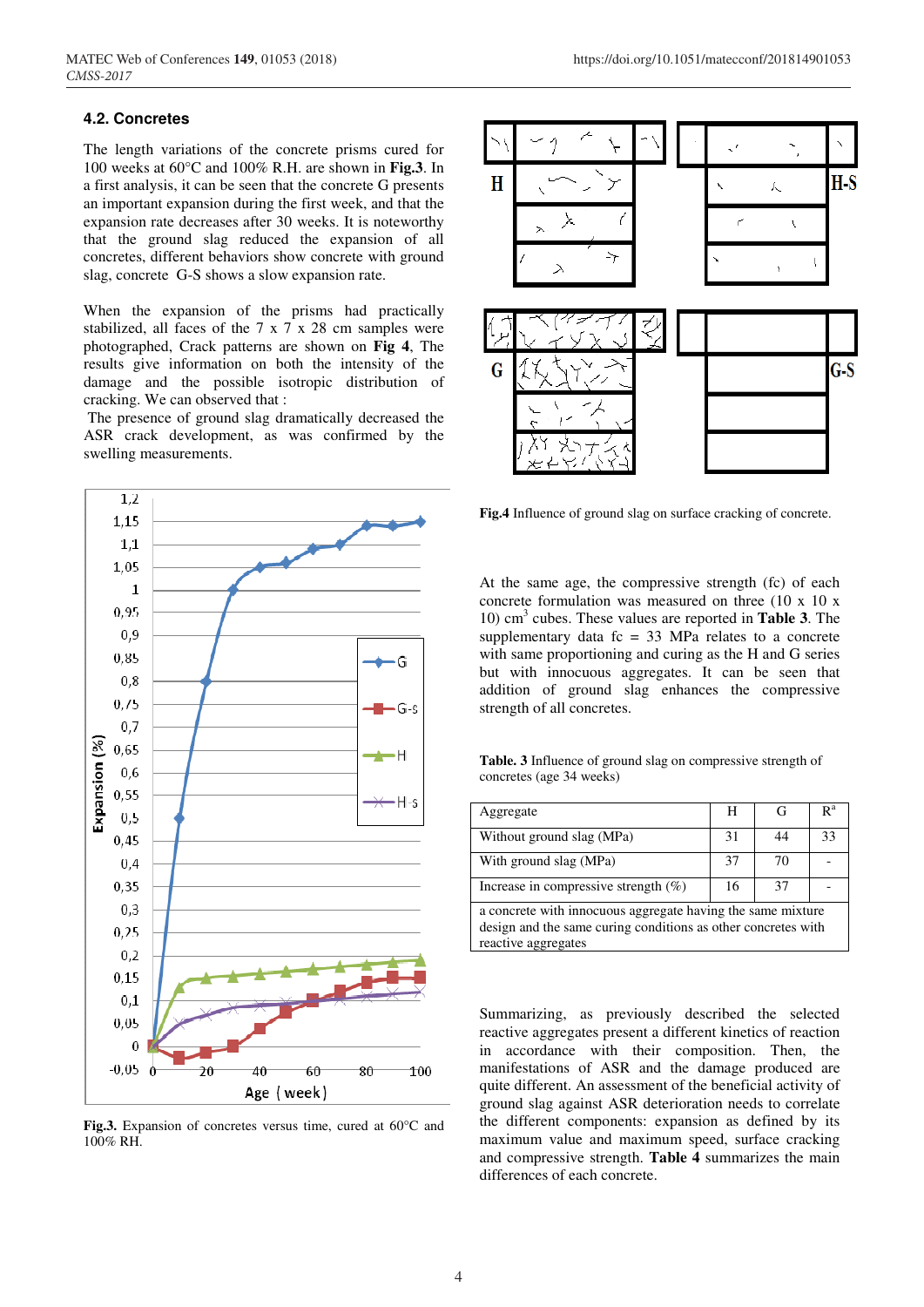|                                                      |                 |                                                   | 11   | U             |  |  |
|------------------------------------------------------|-----------------|---------------------------------------------------|------|---------------|--|--|
| Expansion                                            | Without<br>slag | Final expansion<br>(%)                            | 0.20 | 1.07          |  |  |
|                                                      |                 | Maximum<br>expansion rate<br>$(\mu m/m/$ week $)$ | 395  | 1025          |  |  |
|                                                      | With<br>slag    | Reduction of<br>expansion (%)                     | 36   | 96            |  |  |
|                                                      |                 | Reduction of<br>expansion rate<br>$(\%)$          | 63   | 98            |  |  |
|                                                      |                 | Acceptance<br>criteria P18-454 <sup>a</sup>       | no   | yes           |  |  |
| Cracking                                             | Without<br>slag | Cracking length<br>$\text{(cm/cm}^2)$             | 0.23 | 0.10          |  |  |
|                                                      | With<br>slag    | Reduction (%)                                     | 91   | $\approx 100$ |  |  |
| Compressive<br>strength                              | Without<br>slag | Compressive<br>strength (MPa)                     | 31   | 44            |  |  |
|                                                      | With<br>slag    | Increase in<br>compressive<br>strength $(\%)$     | 16   | 37            |  |  |
| $\frac{a}{a}$ expansion at 3 months lower than 0.02% |                 |                                                   |      |               |  |  |

**Table 4** Influence of ground slag on the properties of concrete (relative to ASR)

# **5 Conclusion**

 The experiments reported in this paper were intended to verify the following hypothesis: the harmful effects of ASR induced by an alkali-reactive aggregate can be counteracted by the beneficial activity resulting from the addition of a finely ground slag.

 The work was carried out on concretes incorporating two alkali-reactive aggregates, with or without slag added. The concretes were cured at 60°C and 100% RH and their expansion was measured for up to 88 weeks. In these conditions, which are different from actual conditions in the field, the following conclusions can be drawn :

- 1. The addition of slag to concrete containing reactive aggregate can reduce or suppress ASR expansion.
- 2. The efficiency of slag depends on its content and fineness : Generally the reduction rate varies in the same direction as the substitution rate, In most cases the reduction rate varies in the same direction as the finesse; the increase of finesse lowers expansion.
- 3. Surface cracking is strongly reduced or suppressed when slag is used in concretes.
- 4. Slag act as pozzolanes do and counteract, more or less, the decrease of compressive strength caused by ASR.

 Before any attempt to extrapolate from laboratory to field concrete, our findings have to be verified on other

aggregates and more attention must be paid to the influence of the amount of slag on it activity.

 Of course it would be interesting to compare the efficiency of this method with that of mitigation due to mineral admixtures such as silica fume, fly ash, pozzolanne and metakaolin.

# **References**

 $\overline{\phantom{a}}$   $\overline{\phantom{a}}$ 

- 1. Hobbs D.W, Effect of mineral and chemical admixtures on alkali aggregate reaction.  $8<sup>th</sup>$  ICAAR, Kyoto, Japan, (1989).
- 2. Peter P. Hudec and Joseph A.Larbi, Chemical treatments and additives to minimize alkali reactivity. 8<sup>th</sup> ICAAR, Kyoto, Japan, (1989).
- 3. G.K.Moir and J.S.Lumley, Influence of partial cement replacement by ground granulated slag on the expansion of concrete prisms containing réactive silica.  $8<sup>th</sup>$  ICAAR, Kyoto, Japan, (1989).
- 4. R.N.Swamy and M.M. Al-Asali, Effectiveness of mineral admixtures in controlling ASR expansion. 8<sup>th</sup> ICAAR, Kyoto, Japan, (1989).
- 5. Hiroshi Nomachi and al, Effects of admixtures on expansion characteristics of concrete containing reactive aggregate.  $8^{th}$  ICAAR, Kyoto, Japan, (1989).
- 6. Yoshihiko Ohama and al , Inhibiting alkaliaggregate reaction with chemical admixtures.  $8<sup>th</sup>$ ICAAR, Kyoto, Japan, (1989).
- 7. Guidelines for alkali-aggregate reactions in concrete. German Building Standars Committee of the Deutsches Institute fur Normunge ev,(1986).
- 8. Japanese standards Association. ready mix concrete. JSA, Tokyo, (1986).
- 9. Alkai-silice reaction : minimizing the risk of damage. Guidance notes and model specification clauses. Concrete Society, London, Technical Raport **30**,(1987).
- 10. Kollak J.J and al. Measurement of OH- ion concentrations of pore fluids and expansion due to alkali-silica reaction in composite cement mortars. 8 th ICCC, Rio de Janeiro, (1986).
- 11. Hobbs D.W, Deletarious expansion of concrete due to alkali-silica reaction : Influence of pfa and slag. Mag -concr -res , (1986).
- 12. Kawamura M. and al , Effet of various pozzolans additives on alkali-silica expansion in mortars made with two types of opaline reactive aggregates. 38 th annual meeting of Japan Cement Association, Japen, Tokyo, 92-95, (1984).
- 13. Nishikawa T, Takatsu M, Daimon M (1995) Mechanical properties of mortars containing glass powder. 49th annual meeting of Japan Cement Association 49:114–119
- 14. Polley C, Cramer SM, de la Cruz RV, Potential for using waste glass in Portland cement concrete. J Mat Civ Eng **10**:210–219, (1998)
- 15. Yixin S, Lefort T, Moras S, Rodrigues D, Waste glass: a possible pozzolanic material for concrete. CANMET/ACI Int Symp on sustainable